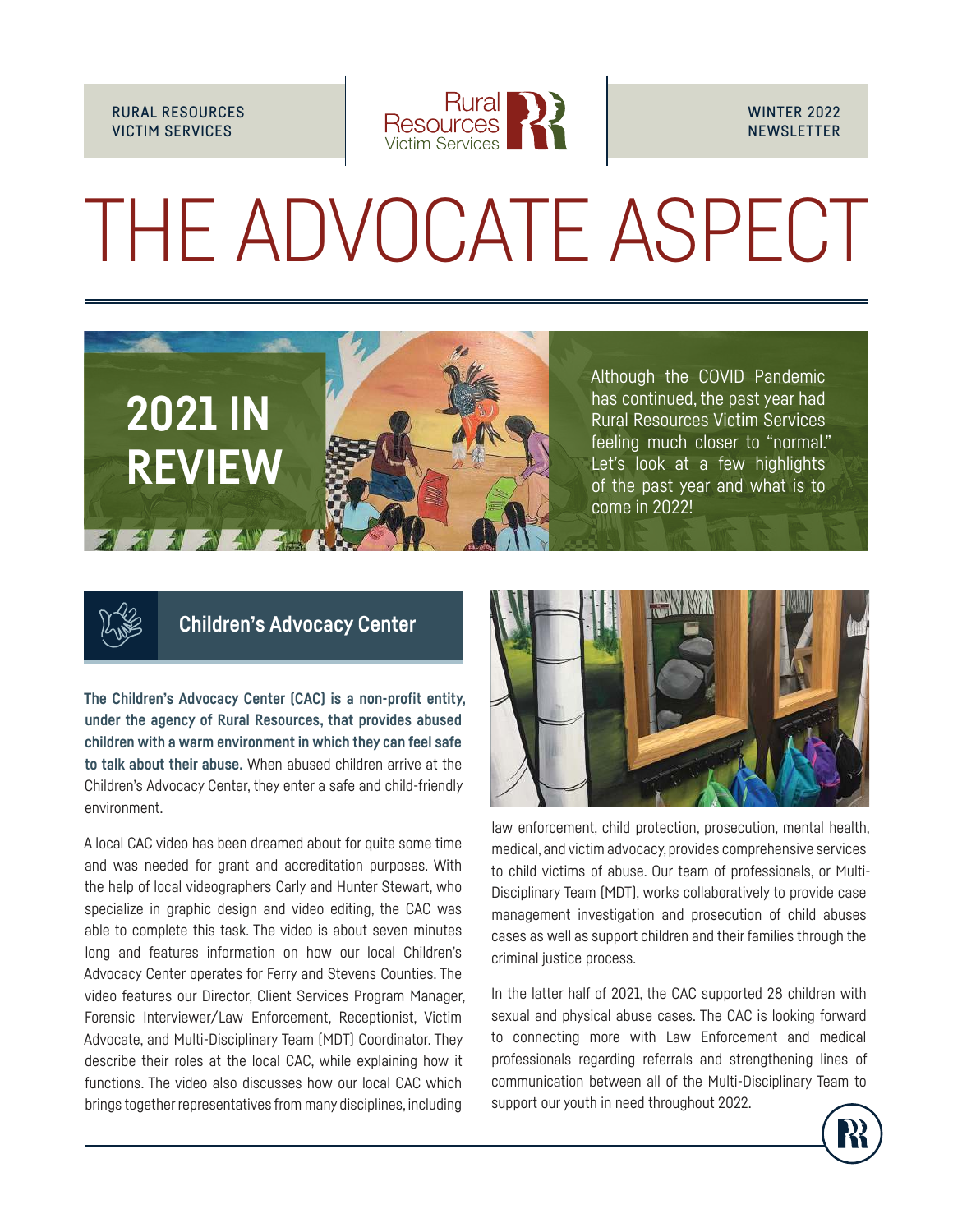

## **Tribal Program**

**The Tribal Program of Rural Resources Victim Services is located in Inchelium, Washington on the Colville Indian Reservation. Since launching in the Fall of 2020, the staff has focused on building community relationships, improving client experiences within the Tribal Court system, increasing cultural support, and continuing to renovate the once-abandoned buildings.**

Despite the ongoing pandemic, the Tribal Program has seen significant growth within the last 12 months. The staff has held an Honor Walk for residential school survivors, hosted Indigenous youth artists to complete a mural on the grounds, launched a community closet, a client boutique, and fostered relationships with community partners.

We are grateful for our relationship with the Chewelah Casino, which provided our Indigenous youth with the opportunity to create a breathtaking mural at the Casino, and a chance to



showcase their artistry to a larger audience. The Chewelah Casino also partnered with the Tribal Program in December 2021, to complete a "Tree of Sharing" for our clients and their children. This was a labor of love, and it brought holiday cheer and smiles to clients and staff alike.

Another key partnership was formed in 2021 with the Rural Resources Food Systems Program, through which funding was acquired to construct a cultural gathering place at the Inchelium office. Through this program, community members have already planted traditional roots on the grounds of the Inchelium office. This project will continue in the spring of 2022 and will include traditional sweat houses, a meat smoker, sweetgrass for harvesting, and a garden for survivors to sit and enjoy views of the land.



**In December 2021, Rural Resources Victim Services worked with the Stevens County Sheriff's department to host a Vicarious Trauma Training for first responders and their partners.** 

The training was led by Phoebe Mulligan LICSW and attended by 77 individuals from multiple disciplines. Ms. Mulligan covered a variety of aspects of primary and secondary trauma as experienced by police, fire, victim advocates, and more. This opened the door for much needed conversations in our community about the effects of trauma on our first responders and the need for peer support in these spaces.



## **Trauma Workshop Domestic Violence Support Group**

**Did you know we offer a support group to survivors of domestic violence?**

We use positive support and healthy relationship skills to aid survivors in their path forward. We focus on an array of topics such as: self-esteem, self-care, relationship dynamics, parenting and communication styles, boundaries and much more. Our support group is survivor-driven with a facilitator to help build a strong support system.

Safe. Confidential. Non-judgmental.

*For more information, call 509-684-3796.*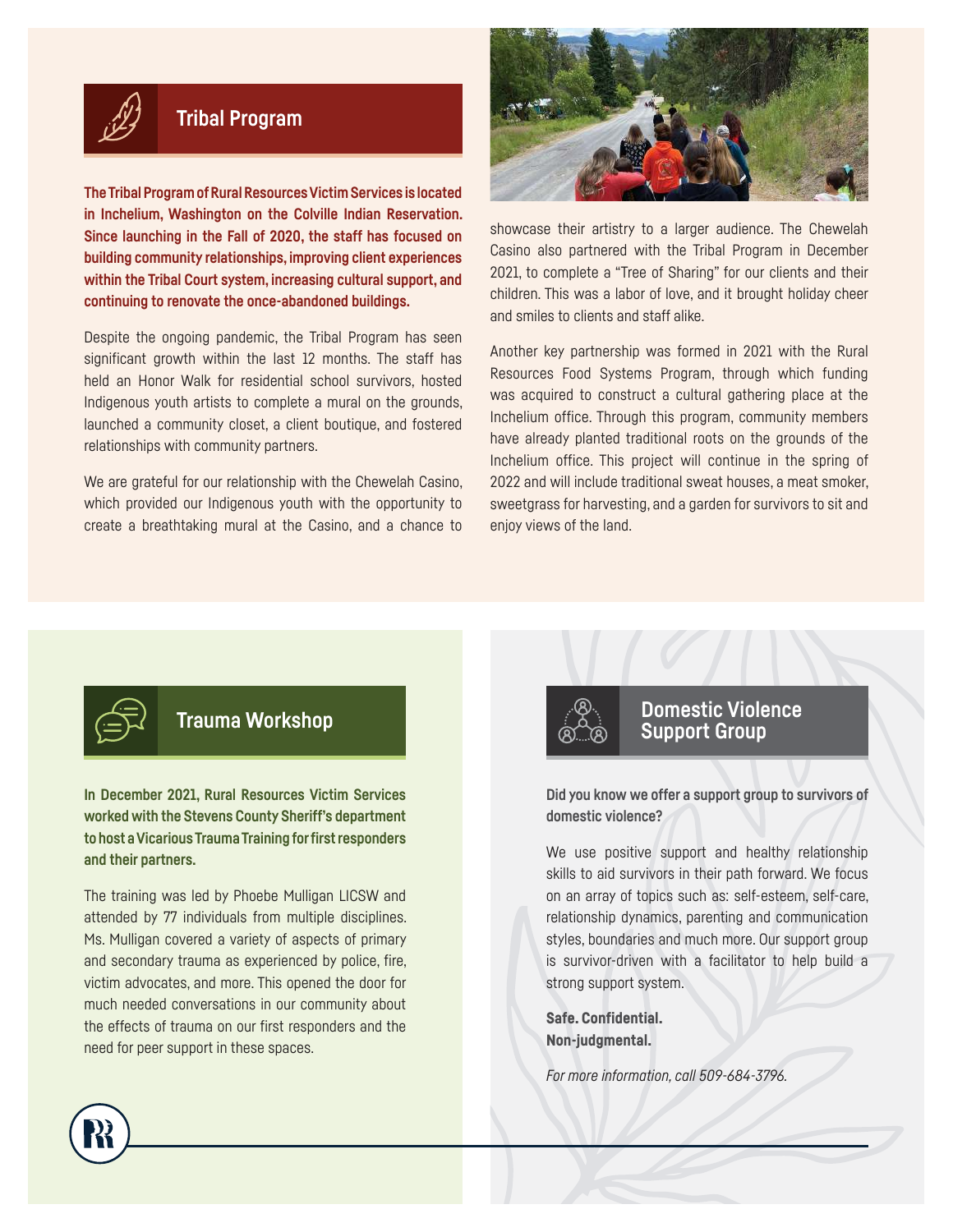



# **Community Engagement**

**Rural Resources Community Engagement staff work in many of our local schools and provide advocacy resources to businesses around Stevens, Ferry, and Lincoln counties.**

Throughout 2021 Community Engagement has been riding the pandemic waves to work with over 300 student contacts throughout Stevens, Ferry, and Lincoln counties. While following strict safety procedures, our staff was able to continue groups like SPHYR (Students Promoting Healthy Youth Relationships) in Columbia School District, where students led the way in discussing pre-teen/teen interpersonal relationship issues like cyberbullying and teen dating violence awareness.

We were also able to continue classroom Social Emotional Learning (SEL) programs at Columbia Elementary, Lincoln County ECEAP, and Northport High School. These SEL groups are a combination of in-person and take-home programming focusing on arts and crafts projects as well as games that help students and families discuss topics like feelings, coping strategies, emotional regulation, and friendship.

Along with the continuation of these programs, Community Engagement began two new Affinity Groups open to Stevens, Lincoln, and Ferry County high school students. These are social groups for students based on identity. The Reconnecting Native Youth group centers around Native students who might have grown up or go to school off of their reservations, or who otherwise feel disconnected from their cultures. The students learn cultural practices from a local elder, and address topics like harmful stereotypes, all with the end goal of building

community within local schools. A second Affinity Group focuses on self-identified LGBT+ students and works to foster positive identity and address the specific challenges of LGBT+ youth in rural communities. These groups currently meet out of Hunters weekly, but Community Engagement hopes to rotate the location of these meetings to provide further access to students around our service area in 2022, while also expanding our SPHYR and SEL programs.

I deserve **DATING** someone **VIOLENGE** who **IS NOT** respects **TRADITIONAL** my culture **MY COUJINJ**  $\frac{1}{3}$  OF ALL **DeJERVE NATIVE YOUTH RELATION/HIPJ EXPERIENCE THAT ARE DATING** PEACEFUL, JAFE, **VIOLENCE AND FUN** 

*Posters by Columbia High School's Native Affinity Group for Teen Dating Violence Awareness Month*